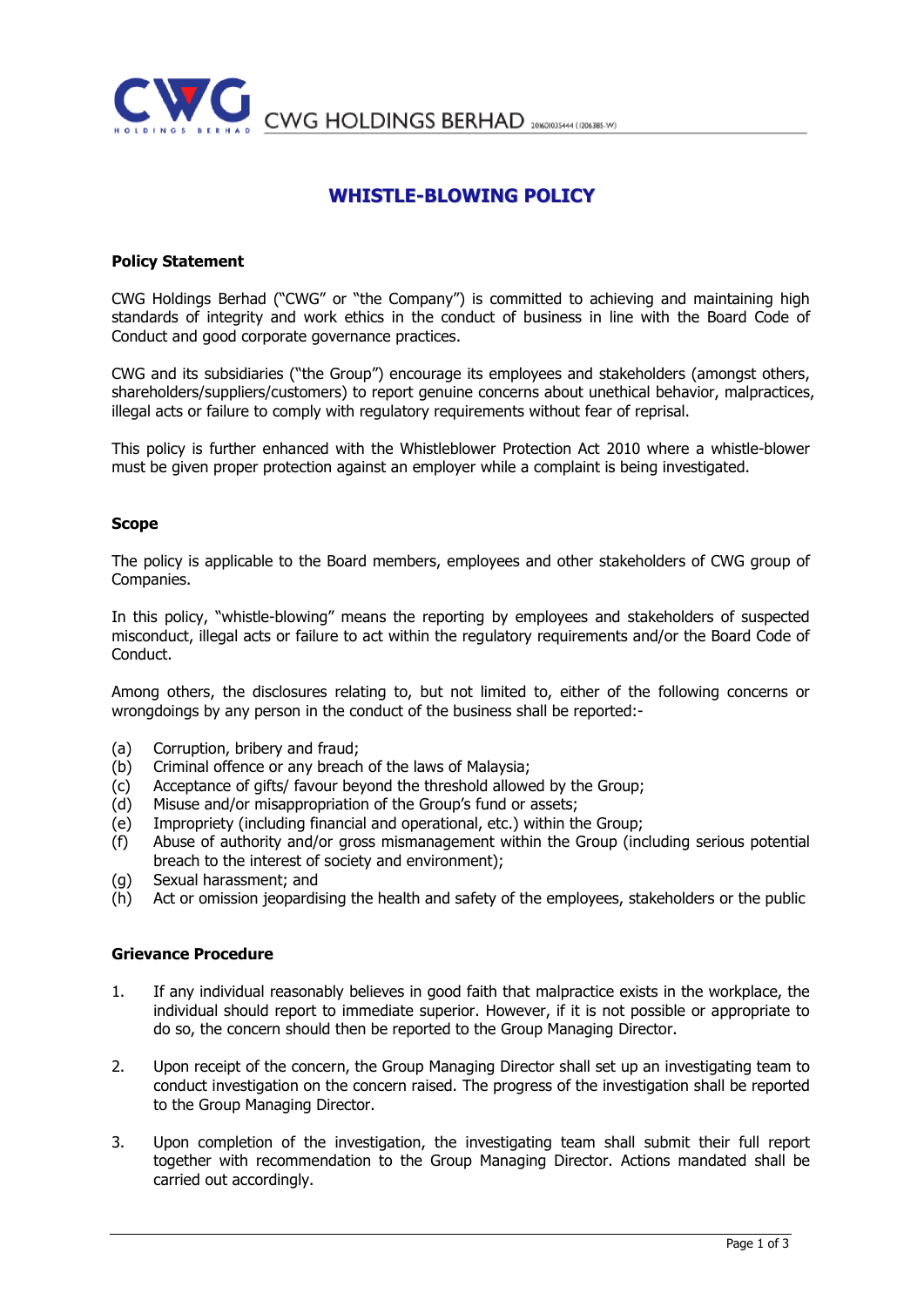

- 4. If the individual is not satisfied with the way the concern/matter is dealt with, he/she can escalate the report to the Audit Committee Chairman.
- 5. The Audit Committee will deliberate the matter reported and decide on the appropriate action.
- 6. The individual who has raised concerns internally will be informed of who is handling the matter and how he can make contact with them for further assistance whenever required.
- 7. The individual's identity will not be disclosed without his prior consent. When concerns cannot be resolved without revealing the identity of the employee raising the concern (i.e. if the evidence is required in a court of law), a dialogue will be held with the employee concerned as to how the matter can be resolved.

## **Outcome**

There will be no adverse consequences for anyone who reports a whistle-blowing concern in good faith. However, any individual found responsible for making allegations maliciously or in bad faith may be subject to disciplinary action.

The following actions may be taken after investigations into such a case have been completed:-

- (a) Disciplinary action (up to and including dismissal) against the wrongdoer dependant on the results of the investigation; or
- (b) Disciplinary action (up to and including dismissal) against the whistle-blower if the claim is found to be malicious or in bad faith; or
- (c) No action to be taken if the allegation proves to be unfounded.

## Protection

A whistle-blower will be accorded with protection of confidentiality of identity, to the extent reasonably practicable.

In addition, an employee who whistle-blows internally will also be protected against any adverse and detrimental actions for disclosing any improper conduct committed or about to be committed within the Group, to the extent reasonably practicable, provided that the disclosure is made in good faith. Such protection is accorded even if the investigation later reveals that the whistle-blower is mistaken as to the facts and the rules and procedures involved.